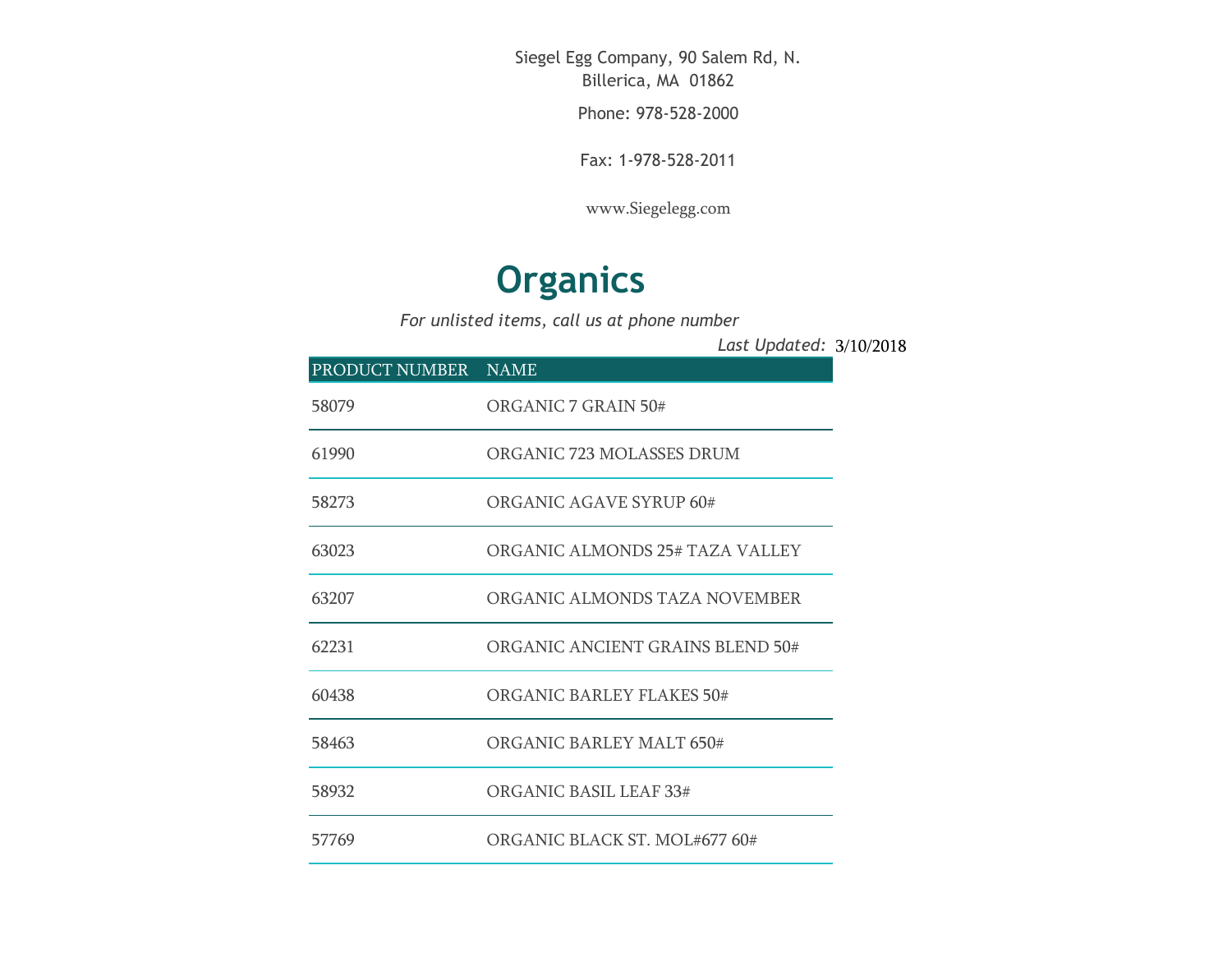## PRODUCT NUMBER NAME ORGANIC BLACK STRAP MOLASSES TOTE ORGANIC BLUEBERRIES IQF CULTIVATED 30# ORGANIC BRAN LA MILANAISE 25 # ORGANIC BREAD FLOUR 50# ARDENT ORGANIC BREAD FLOUR 50# GENERAL MILLS 57702 ORGANIC BREAD FLOUR DAKOTA 50# ORGANIC BREAD FLOUR LA MILANAISE (VIC) ORGANIC BROWN FLAX SEED 25# ORGANIC CANOLA DRUM 425 # ORGANIC CANOLA OIL 35# ORGANIC CARAWAY GROUND 50# ORGANIC CARAWAY WHOLE 55# ORGANIC CINNAMON 3% 40# ORGANIC CORN FLOUR 50# AGRICOR ORGANIC CORN IQF 20# REGAL ORGANIC CORN MEAL 50# AGRICOR ORGANIC CRACK WHEAT 44#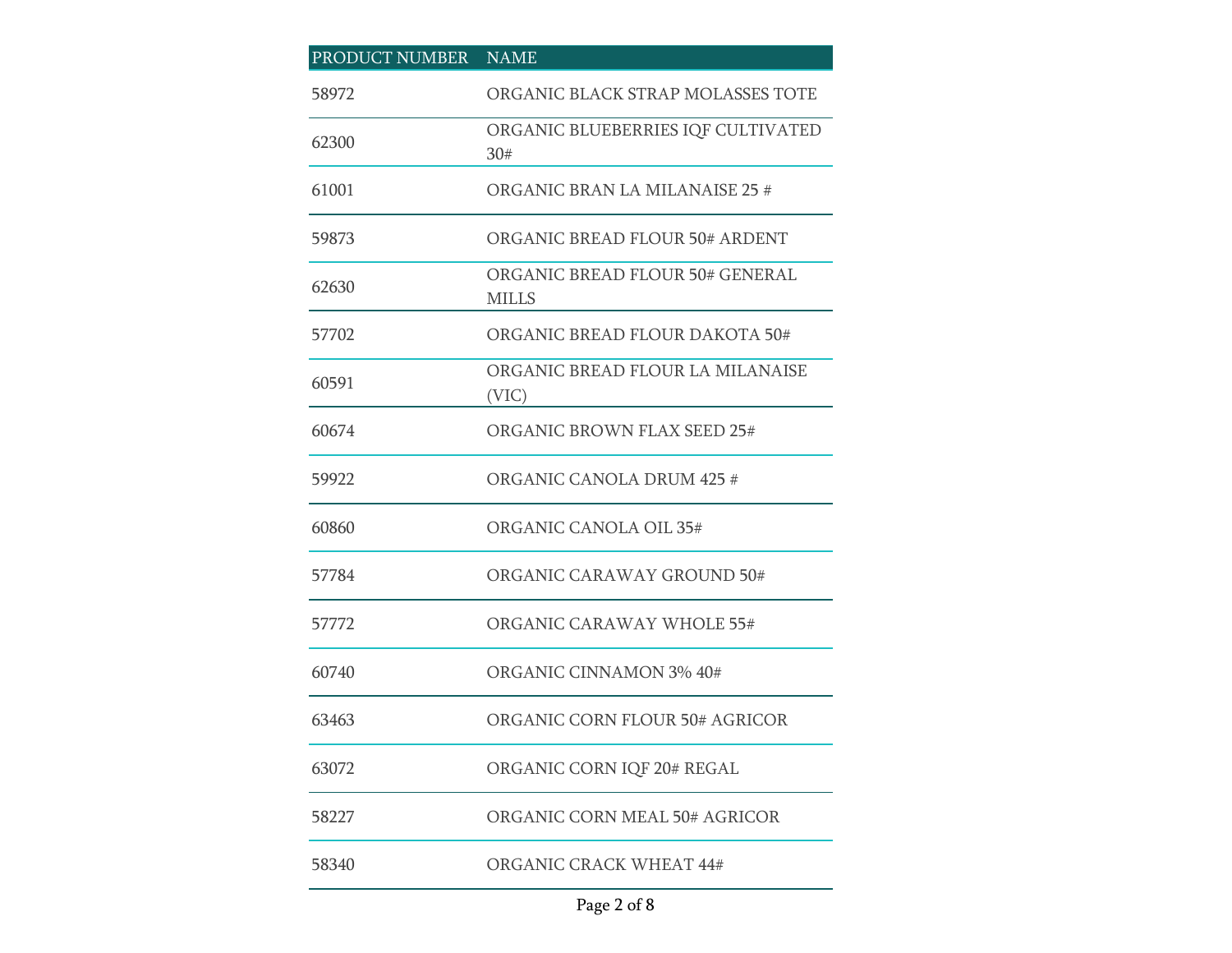| PRODUCT NUMBER NAME |                                                |
|---------------------|------------------------------------------------|
| 58269               | ORGANIC DARK BROWN SUGAR W.S. 50#              |
| 60798               | ORGANIC EGGS LOOSE LB 15DZ                     |
| 63033               | ORGANIC EGGS WHOLE GMO FREE<br>TAYLOR 30#      |
| 63213               | <b>ORGANIC ENCORE 1550</b>                     |
| 60072               | ORGANIC EVAP, CANE SUGAR 50#                   |
| 63465               | ORGANIC EVAPORATED CANE SUGAR<br>#55.12        |
| 59831               | ORGANIC EVAPORATED CANE SUGAR 50#<br><b>WS</b> |
| 59822               | ORGANIC EXP CANOLA TOTE NON GMO                |
| 58920               | ORGANIC EXTRA VIRGIN OLIVE OIL 35#             |
| 59645               | ORGANIC EXTRA VIRGIN OLIVE OIL<br><b>DRUM</b>  |
| 59191               | ORGANIC FLAX SEED BROWN 50#                    |
| 62414               | ORGANIC FLOUR ALL PURPOSE U&U 50#              |
| 59481               | ORGANIC FRESH WHOLE TOTE                       |
| 57294               | ORGANIC FROZEN WHOLE EGG OV 30#                |
| 63294               | ORGANIC FRZ WHOLE EGG NULAID 30#               |
| 58931               | ORGANIC GARLIC POWDER 50#                      |
| 58425               | ORGANIC GRAIN VINEGAR 490#                     |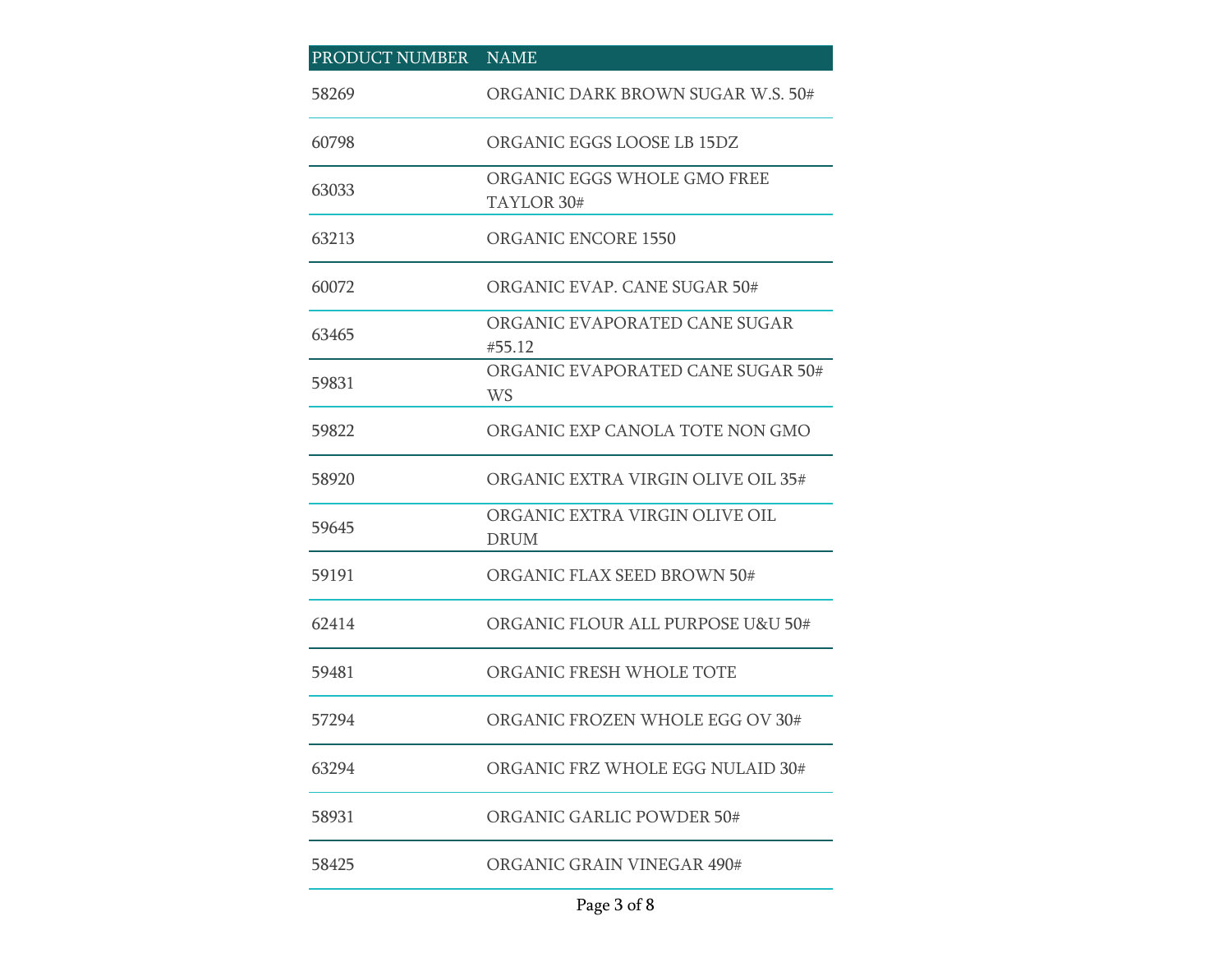## PRODUCT NUMBER NAME 63005 ORGANIC HIGH GLUTEN MILLANAISE 50# 57724 ORGANIC HONEY 60# 63203 ORGANIC HONEY DRUM 63446 ORGANIC INTEGRAL WHOLE WHEAT 50# LA MILANAISE 63452 ORGANIC INTEGRITY BRAN PANHANDLE 50# 63449 ORGANIC INTEGRITY TORTILLA FLOUR PANHANDLE 50# 63451 ORGANIC INTEGRITY WHOLE WHEAT PANHANDLE 50# 59578 ORGANIC INVERT SUGAR TOTE 62299 ORGANIC IQF BLACKBERRIES 30# 62301 ORGANIC IQF MANGO CHUNKS 30# 62303 ORGANIC IQF PINEAPPLE CHUNKS 22# 62304 ORGANIC IQF RED RASPBERRIES 22# 62298 ORGANIC IQF SLICED BANANAS 30# 62302 ORGANIC IQF SLICED PEACHES 20# 62305 ORGANIC IQF WHOLE STRAWBERRIES 22# 60984 ORGANIC KHORASAN WHITE FLOUR 60985 ORGANIC KHORASAN WHOLE WHEAT FLOUR 50#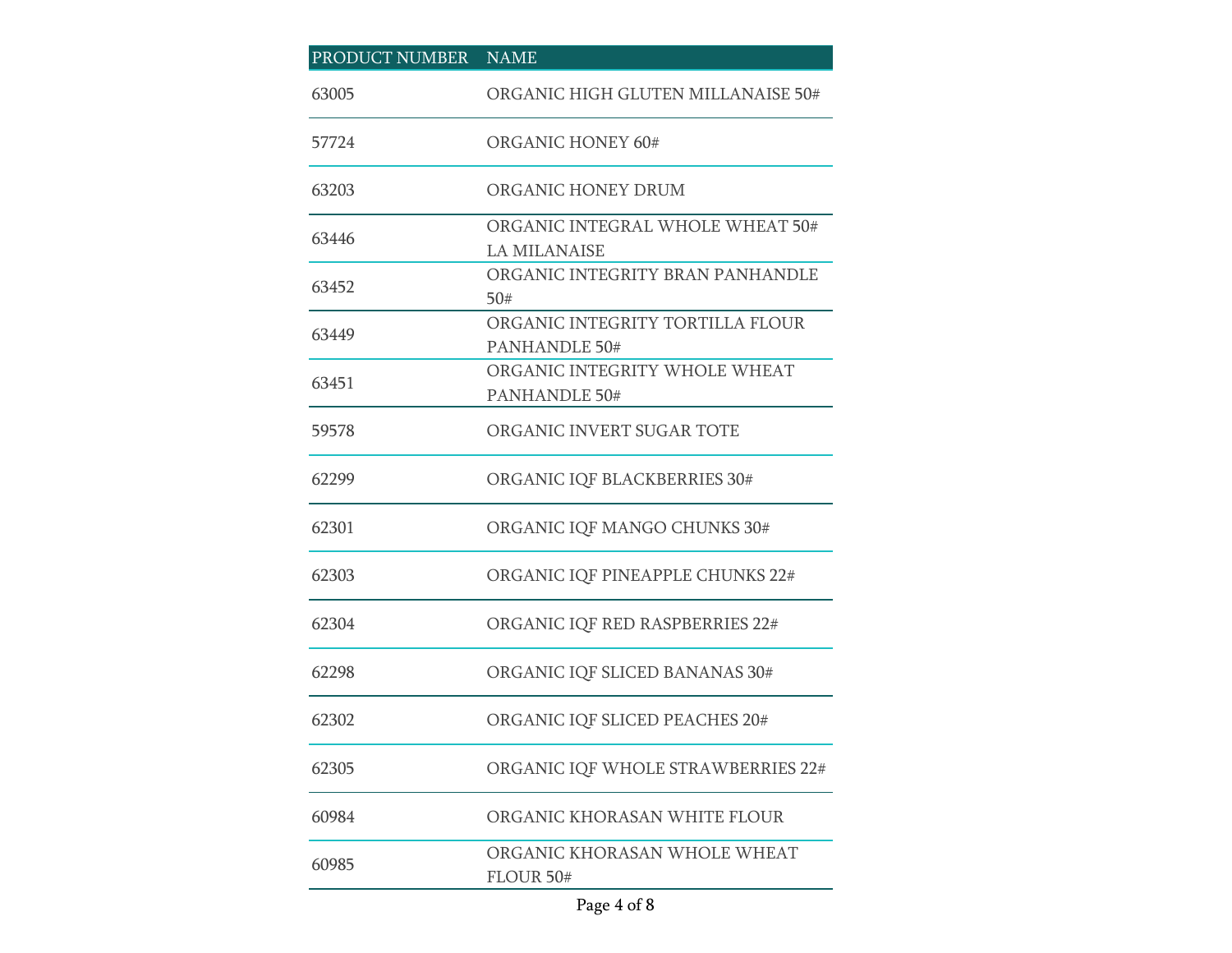| PRODUCT NUMBER | <b>NAME</b>                                         |
|----------------|-----------------------------------------------------|
| 57764          | ORGANIC LT #723 MOLASSES 60#PL                      |
| 58973          | ORGANIC MALT EXT DRUMS 650#                         |
| 60672          | ORGANIC MALTED BARLEY 50#                           |
| 2225           | ORGANIC MEDIUM RYE 50#                              |
| 57227          | ORGANIC MILK (1/2 GAL) STONYFIELD                   |
| 59030          | ORGANIC MILK 1% (1/2 GAL) STONYFIELD                |
| 59031          | ORGANIC MILK 2% (1/2 GAL) STONYFIELD                |
| 57228          | ORGANIC MILK FAT FREE (1/2GAL)<br><b>STONYFIELD</b> |
| 57252          | ORGANIC MILK SOY (12/32OZ)                          |
| 62227          | ORGANIC MILLET FLOUR 50#                            |
| 59049          | ORGANIC MILLETT SEED 50#                            |
| 63212          | ORGANIC MOISTURELOC 55# PL                          |
| 58682          | <b>ORGANIC NATURAL SESAME 25#</b>                   |
| 57770          | ORGANIC NUTMEG GROUND 50#                           |
| 62716          | ORGANIC OAT FIBER 50#                               |
| 57726          | <b>ORGANIC ONION 50#</b>                            |
| 59753          | ORGANIC PALM FRUIT OIL CIRANDA                      |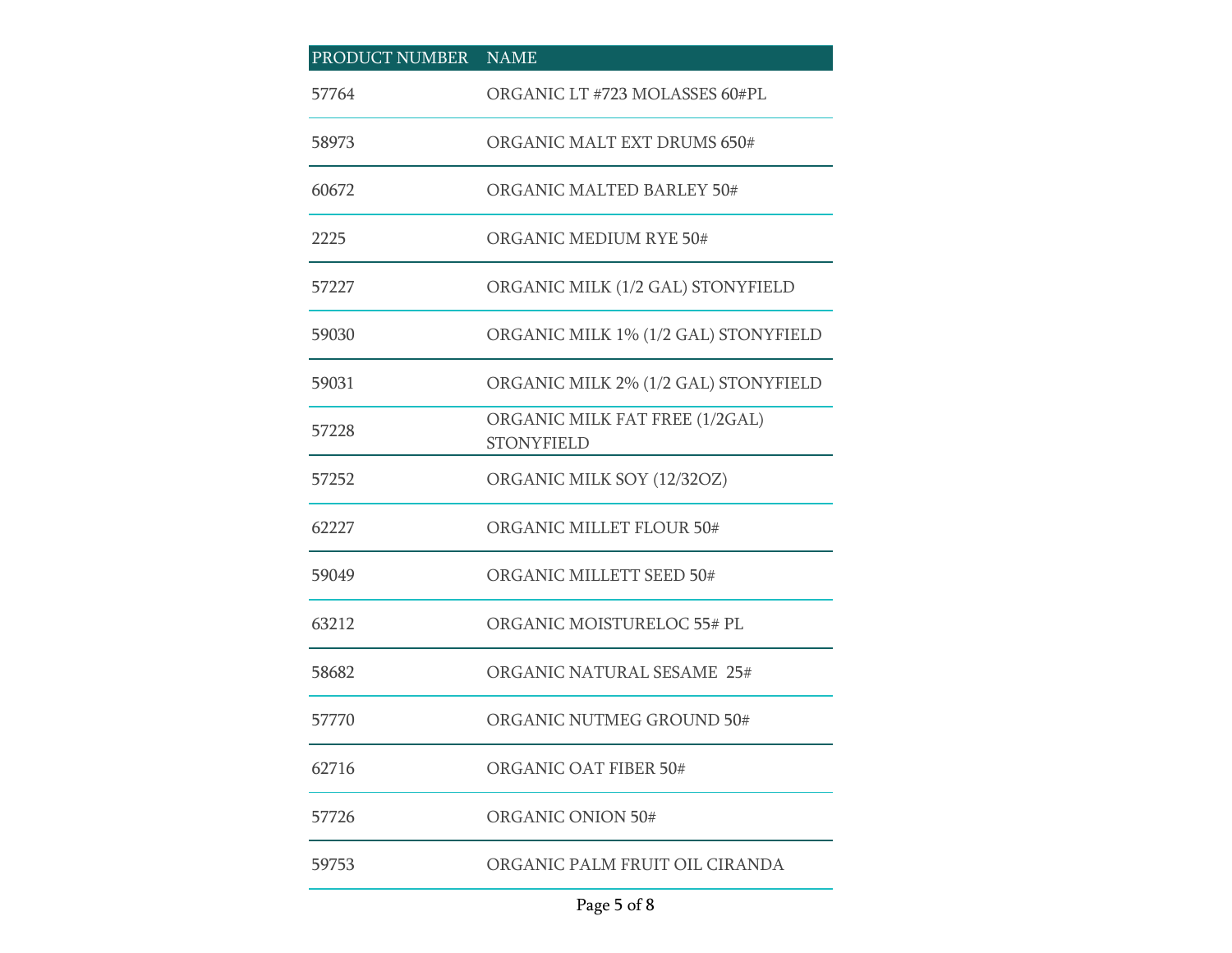| PRODUCT NUMBER NAME |                                      |
|---------------------|--------------------------------------|
| 57943               | <b>ORGANIC PASTRY FLOUR 50#</b>      |
| 63073               | ORGANIC PEAS IQF 20# REGAL           |
| 57798               | ORGANIC PECAN PIECES 30#             |
| 63348               | ORGANIC PINEAPPLE IQF CHUNKS 30#     |
| 57725               | <b>ORGANIC POPPY SEEDS 25#</b>       |
| 63370               | ORGANIC POTATO FLOUR 50#             |
| 57915               | ORGANIC PUMPKIN SEEDS 25#            |
| 59454               | ORGANIC QUICK OATS 50#               |
| 57418               | ORGANIC RAISINS 30#                  |
| 57853               | ORGANIC ROLL OATS 50#                |
| 58239               | <b>ORGANIC RYE FLOUR 44#</b>         |
| 57911               | ORGANIC SESAME HULLED 50#            |
| 59389               | <b>ORGANIC SESAME NATURAL #55.12</b> |
| 60651               | ORGANIC SORGHUM 50#                  |
| 59823               | ORGANIC SOY DRUM 425#                |
| 60540               | ORGANIC SOY MILK 6/64oz SUNRICH      |
| 63351               | ORGANIC SOY MILK COCOA (12/32OZ)     |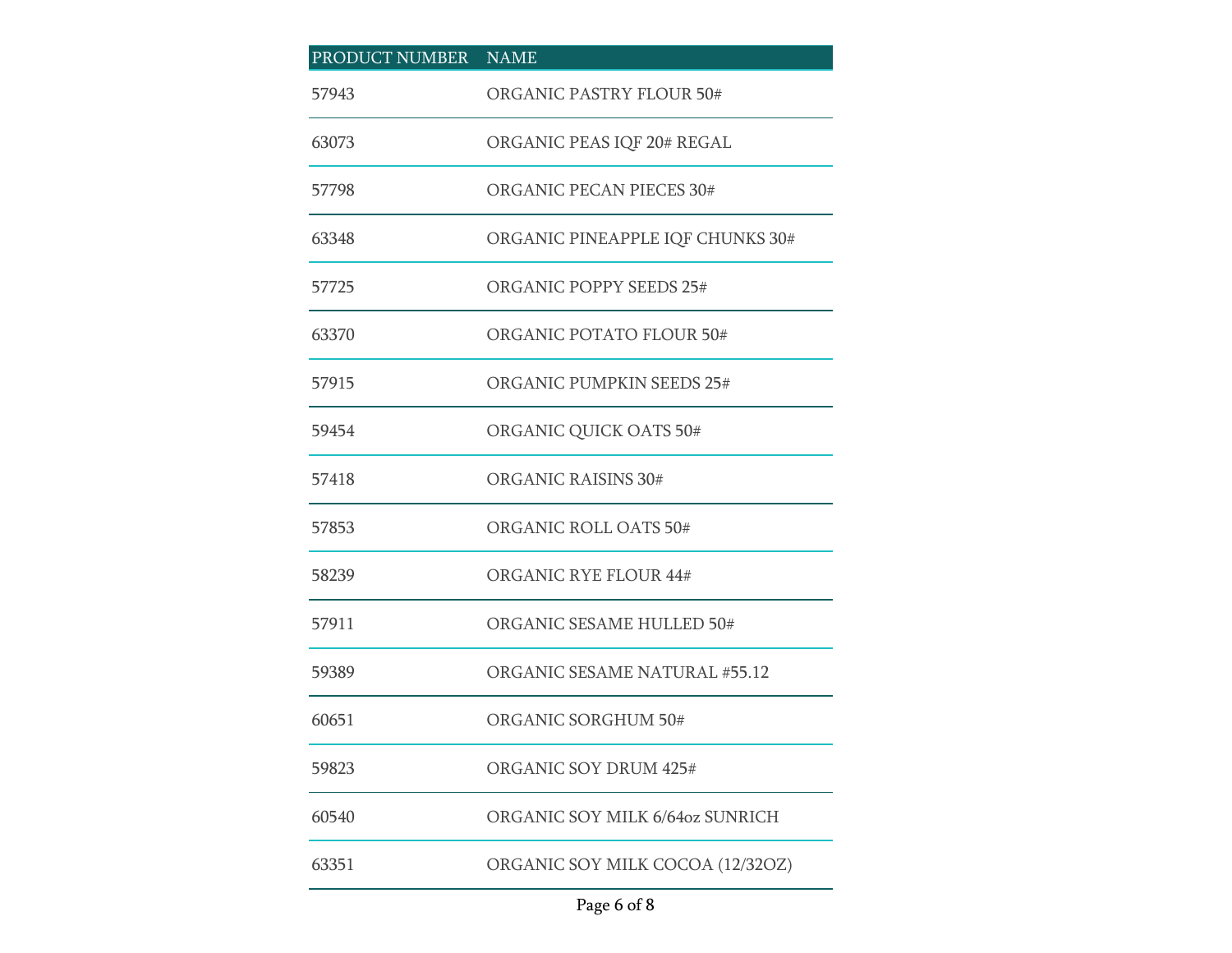| PRODUCT NUMBER NAME |                                                        |
|---------------------|--------------------------------------------------------|
| 58224               | ORGANIC SOY TOTE                                       |
| 58442               | ORGANIC SPELT WHITE FLOUR 50#<br><b>FARINHART</b>      |
| 57530               | ORGANIC SPELT WHOLE FLOUR 44#<br><b>FARINART</b>       |
| 63305               | ORGANIC SPELT WHOLE FLOUR 50# LA<br><b>MILANAISE</b>   |
| 62664               | ORGANIC STRAWBWRRIES IQF WHOLE<br>30#                  |
| 58716               | ORGANIC SUCANAT SUGAR 50#                              |
| 60781               | ORGANIC SUGAR CONFECTIONERS 6X 50#                     |
| 57771               | ORGANIC SUGAR GLOBAL 55.12#                            |
| 60927               | ORGANIC SUGAR LIGHT BROWN 50# W.S.                     |
| 59190               | ORGANIC SUNFLOWER HULLED 50#                           |
| 58712               | ORGANIC SWEETENED DRIED<br><b>CRANBERRIES</b>          |
| 63106               | ORGANIC TAZA TOFFEE SPRINKLES                          |
| 58532               | ORGANIC VITAL WHEAT 50#                                |
| 63014               | ORGANIC WHITE DURUM SEMOLINA 50#                       |
| 58876               | ORGANIC WHITE RICE FLOUR 50#                           |
| 62232               | ORGANIC WHOLE DURUM SEMOLINA 50#                       |
| 63469               | ORGANIC WHOLE KHORASAN FLOUR<br><b>LAMILANAISE 50#</b> |

## Page 7 of 8